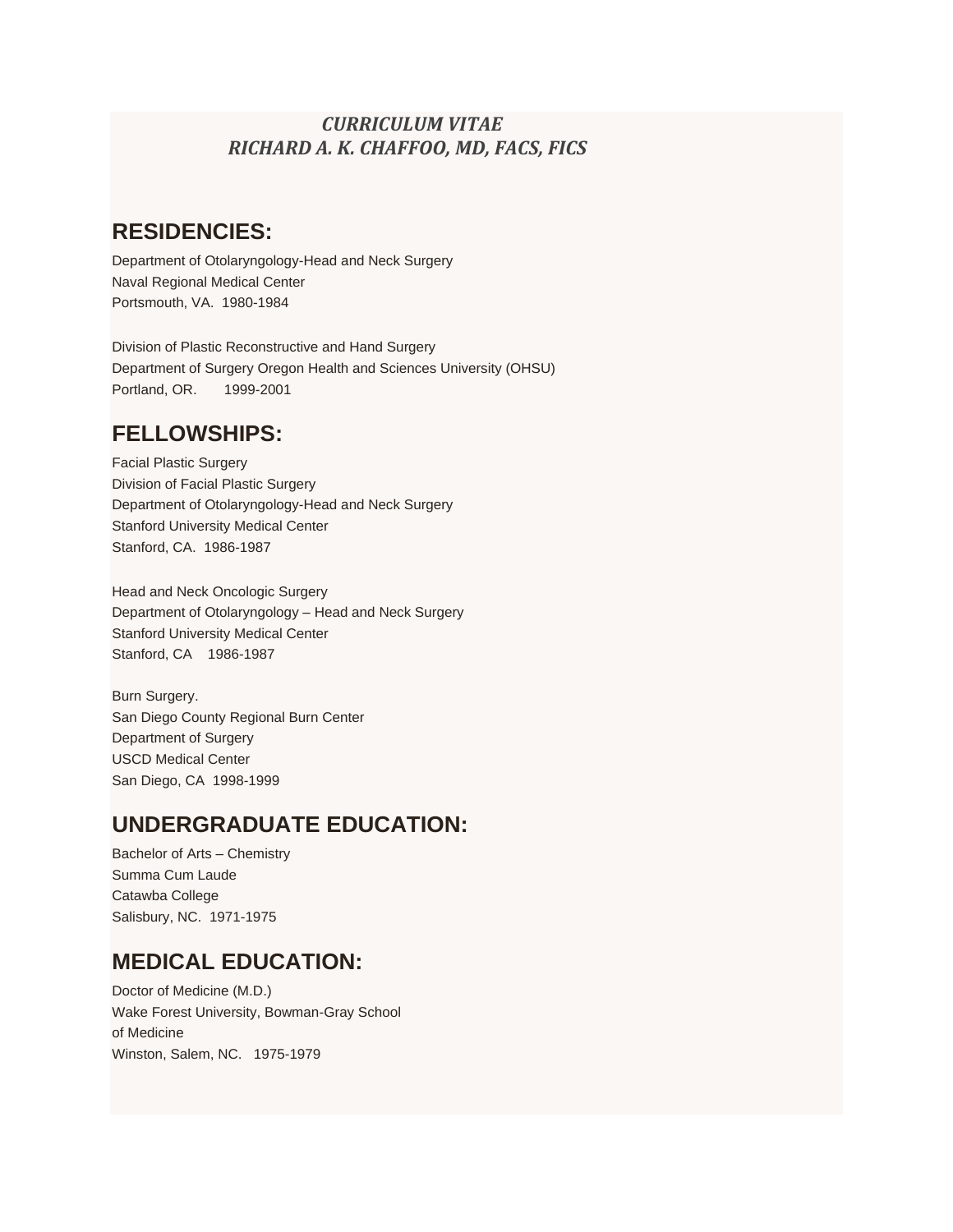### **POSTGRADUATE EDUCATION:**

Surgical Internship Department of Surgery Naval Regional Medical Center Portsmouth, VA. 1979-1980

## **BOARDS:**

American Board of Plastic Surgery American Board of Otolaryngology – Head & Neck Surgery American Board of Facial Plastic and Reconstructive Surgery

# **PROFESSIONAL ASSOCIATIONS:**

San Diego Plastic Surgery Society (Member) – Past President American Society of Plastic Surgeons (Member) American Society for Aesthetic Plastic Surgery (Member) American Academy of Otolaryngology, Head and Neck Surgery (Fellow) American College of Surgeons (Fellow) American Head and Neck Surgery Society (Fellow) American Academy of Facial Plastic and Reconstructive Surgery (Fellow) California Society of Plastic Surgeons (Member)

### **PRACTICE EXPERIENCE:**

Chairman Department Otolaryngology- Head and Neck Surgery U.S. Naval Hospital, Groton, Conn.

Clinical Instructor Department of Otolaryngology-Head and Neck Surgery Stanford University Medical Center Stanford, CA.

Vice Chairman Department Otolaryngology, Head and Neck U.S. Naval Hospital, San Diego, CA. 1987 - 1990

Private Practice Plastic, Aesthetic and Reconstructive Surgery La Jolla, CA.

# **ACADEMIC AFFILIATIONS:**

Clinical Instructor: Department Surgery USUHS F. Herbert School of Medicine Bethesda, MD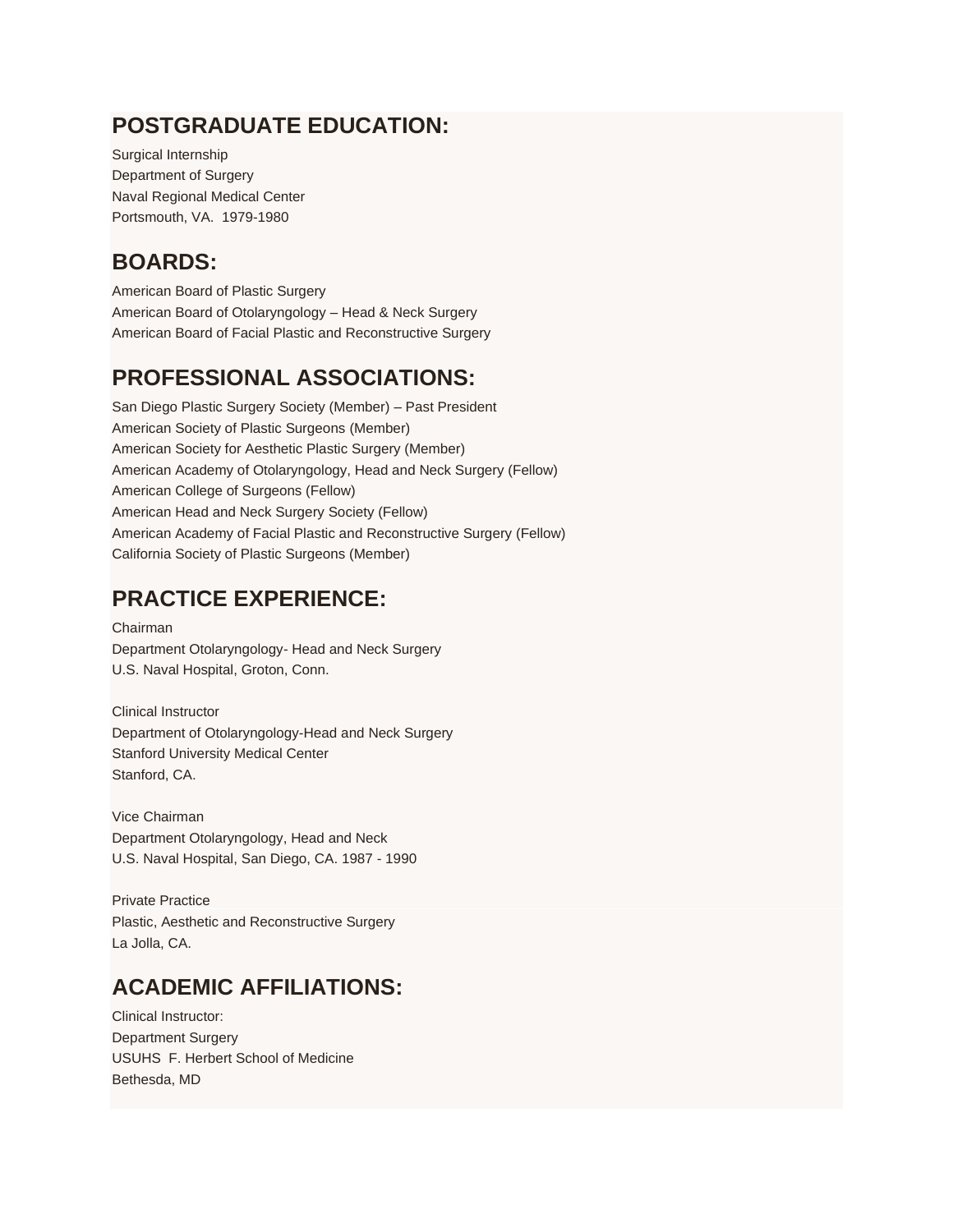Clinical Instructor: Department Surgery Division of Otolaryngology-Head and Neck Surgery Department of Surgery Stanford University Medical Center, Stanford CA.

Voluntary Associate Clinical Professor Department of Surgery UCSD Medical Center San Diego, CA.

#### **HOSPITAL AFFILIATIONS:**

Scripps Memorial Hospitals Department Plastic Surgery, Former Chief of Plastic Surgery (Encinitas) La Jolla and Encinitas, Ca

#### **INDUSTRY CONSULTANCY:**

Medical Advisor Stemson Therapeutics La Jolla, Ca

### **PRESENTATIONS/LECTURESHIPS:**

MASTER CLASS FOR ADVANCED ROBOTIC HAIR RESTORATION April 29, 2021 Ximed Medical Center Scripps Memorial Hospital La Jolla, Ca

CLINICAL PRECEPTORSHIP & TRAINING FOR HAIR RESTORATION PHYSICIANS June 11-12, 2021 Ximed Medical Center Scripps Memorial Hospital La Jolla, Ca

UPDATE ON REGENERATIVE MEDICINE MODEL FOR HAIR RESTORATON ANNUAL MEETING, INTERNATIONAL SOCIETY OF AESTHETIC PLASTIC SURGEONS VIENNA, AUSTRIA SEPTEMBER 2021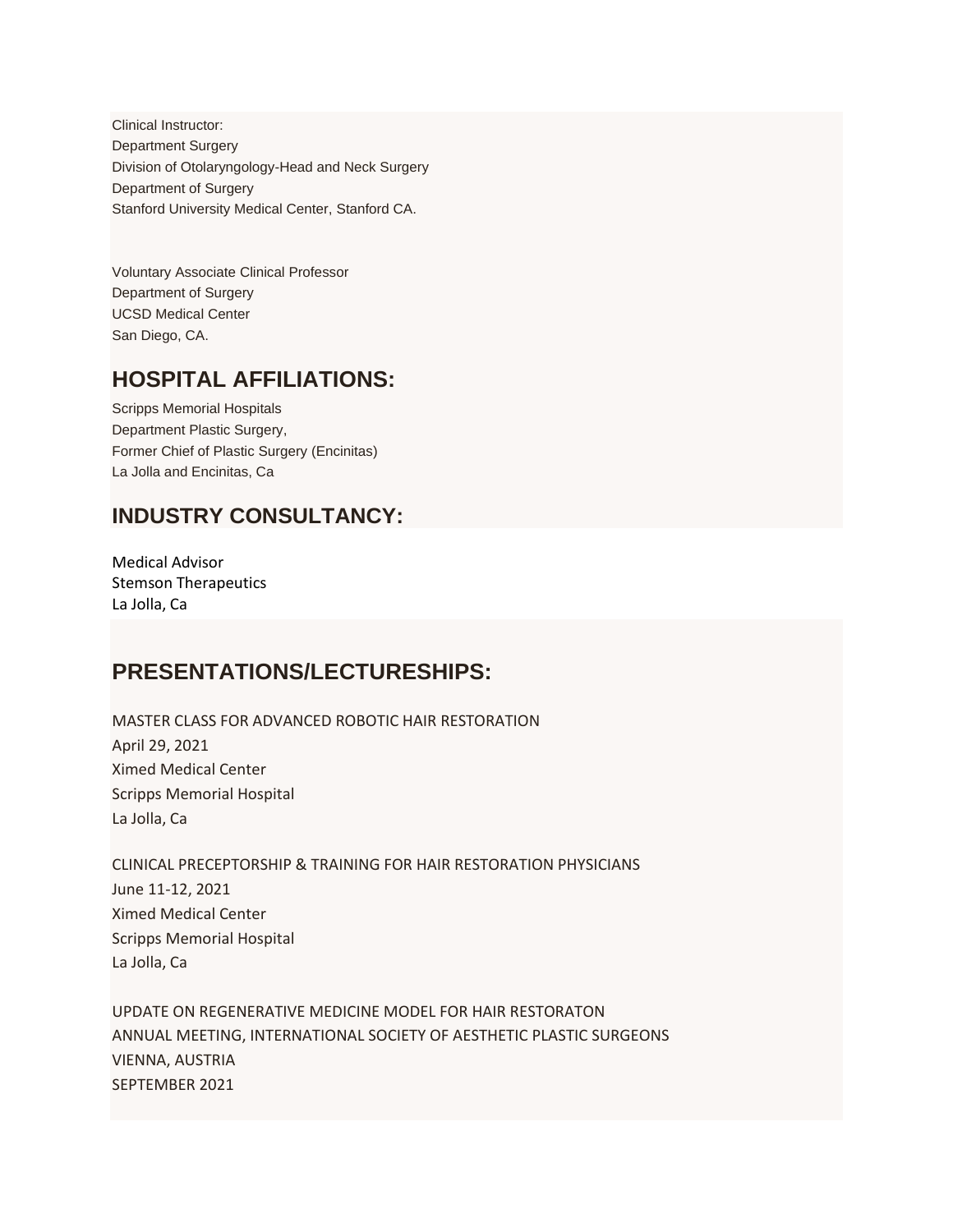*CLINICAL PRECEPTORSHIP & TRAINING FOR HAIR RESTORATION PHYSICIANS XIMED MEDICAL CENTER SCRIPPS MEMORIAL HOSPITAL SEPTEMBER 16-17, 2021*

CURRENT TRENDS IN HAIR RESTORATION: A PLASTIC SURGEON'S PERSPECTIVE Annual Meeting, 2020 Australasian Society of Aesthetic Plastic Surgeons

A NOVEL REGENERATIVE MEDICINE APPROACH TO HAIR RESTORATION Annual Meeting, 2020 International Society of Aesthetic Plastic Surgeons Vienna, Austria

REGENERATIVE MEDICINE IN HAIR RESTORATION Annual Meeting, 2020 American Society for Aesthetic Plastic Surgery San Francisco, Ca

HAIR RESTORATION IN AN MURINE ANIMAL MODEL Global Hair Loss Summit 2020

PRELIMINARY RESEARCH FINDINGS IN AN ANIMAL MODEL FOR HAIR RESTORATION ISHRS, Annual Meeting 2020

Hair Restoration Using a Regenerative Animal Model International Society for Stem Cell Research Annual Meeting, 2018 Los Angeles, Ca

CONCHAL CARTILAGE TECHNIQUE FOR BILATERAL CLEFT LIP, RHINOPLASTY \*\*Award: Best resident presentation Annual meeting Northwest Society of Plastic Surgeons, Kaui, Hawaii

Modifications in Goldman Tip Rhinoplasty Annual meeting, American Academy of Facial Plastic and Reconstructive Surgery San Francisco, CA.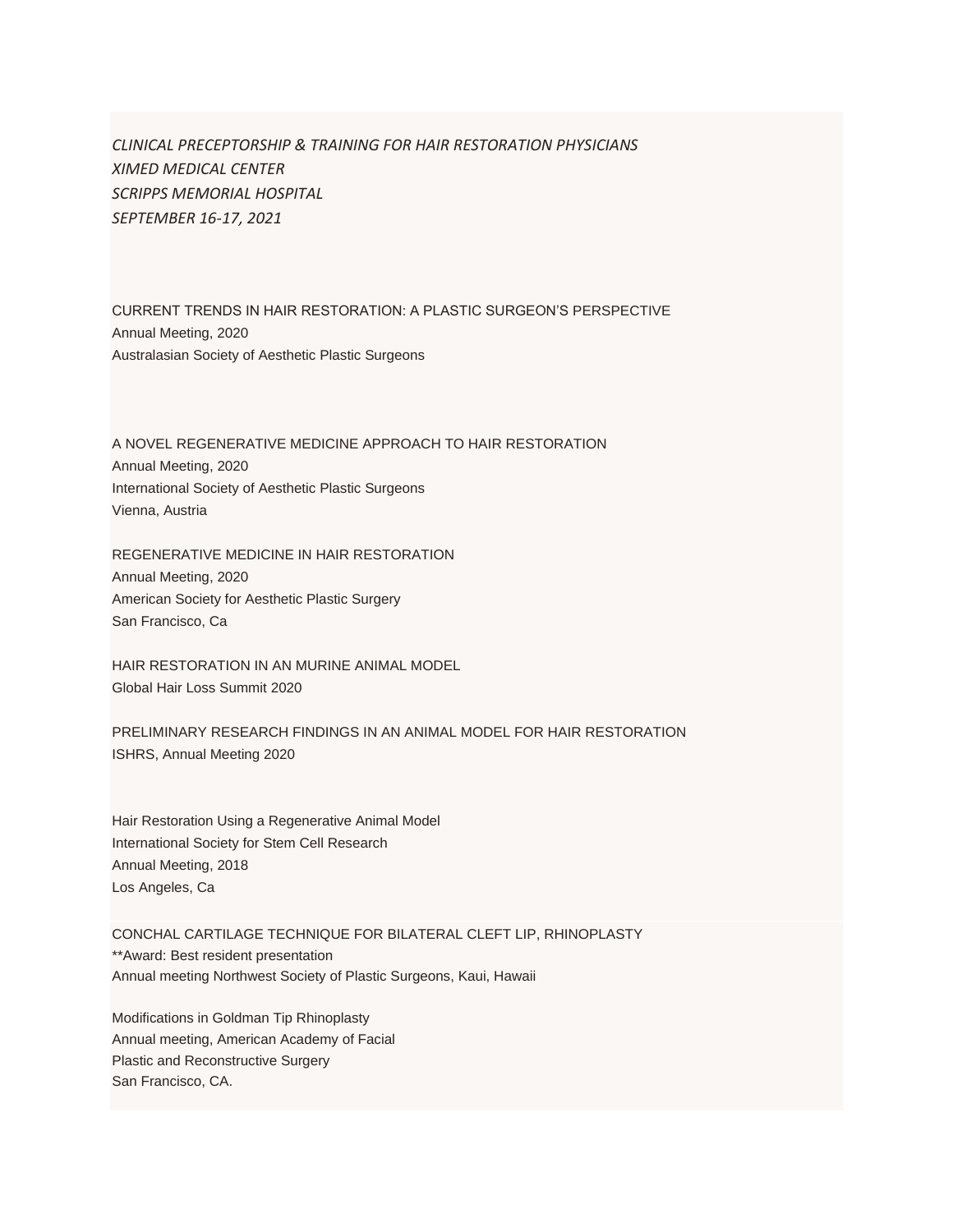Alar Cartilage Division Techniques in Rhinoplasty Spring Meeting. American Academy of Facial Plastic and Reconstructive Surgery Palm Springs, CA.

Laser Applications in Facial Plastic Surgery World Congress International Society of Plastic and Reconstructive Surgery (ISPRS) Yokohama, Japan

Tip Rhinoplasty Techniques World Congress of Surgery, Hong Kong

### **RESEARCH GRANTS:**

Cynosure Laser Corporation \$100,000 Donation Cynosure Laser to UCSD Regional Burn Center for research study of Post Burn Hypertrophic Scar Prevention and **Treatment** 

### **PUBLICATIONS:**

 **Chaffoo** RAK: Complications in Facelift Surgery: Avoidance and Management Facial Plast Surg Clin North Am. 2013 Nov; 21 (4):551-8.

**Chaffoo** *RAK* and *Stuart SM*: Hair Loss Solutions: The Ultimate Guide to Restoring Your Hairline. 2019

**Chaffoo RAK**, Ozaki W, Vu KC, Markowitz BL: Comprehensive Rhinoplasty Technique to Correct the Bilateral Cleft Lip Nasal Deformity Using Conchal Composite Grafts. J Craniomaxillofacial Surgery 34(3), 150-155 - April 2006.

**Chaffoo RAK**, Hansen JE: Pediatric Tumors. Mathes Plastic Surgery, Saunders Elsevier, 2006.

**Chaffoo RAK**, Goode RL: Irradiated Homologous Cartilage in Augmentation Rhinoplasty. *Plastic and Reconstructive Surgery of the Head and Neck. Proceedings of the 5th International Symposium of the American Academy of Facial Plastic and Reconstructive Surgery, 1991, BC Decker.*

**Chaffoo RAK**, Lynch JR, Hansen JE, Seyfer AE: The Lower Trapezius Musculocutaneous Flap Revisited for Complicated Wound to the Posterior Cervical and Occipital Regions Based on the Deep Branch of the Transverse Cervical Artery. *Plastic & Reconstructive Surgery,* 109(2):444-450, February 2002.

**Chaffoo RAK**, Gold SR: Fat Myringoplasty in the Guinea Pig. Laryngoscope. Jan 1991, Vol 101, Issue 1, pp. 1-5.

**Chaffoo RAK**, Fee WE: Early Re-Exploration of the Parotid Wound Following Parotidectomy. *Am J Otolaryngology,* 1989;10:38-41.